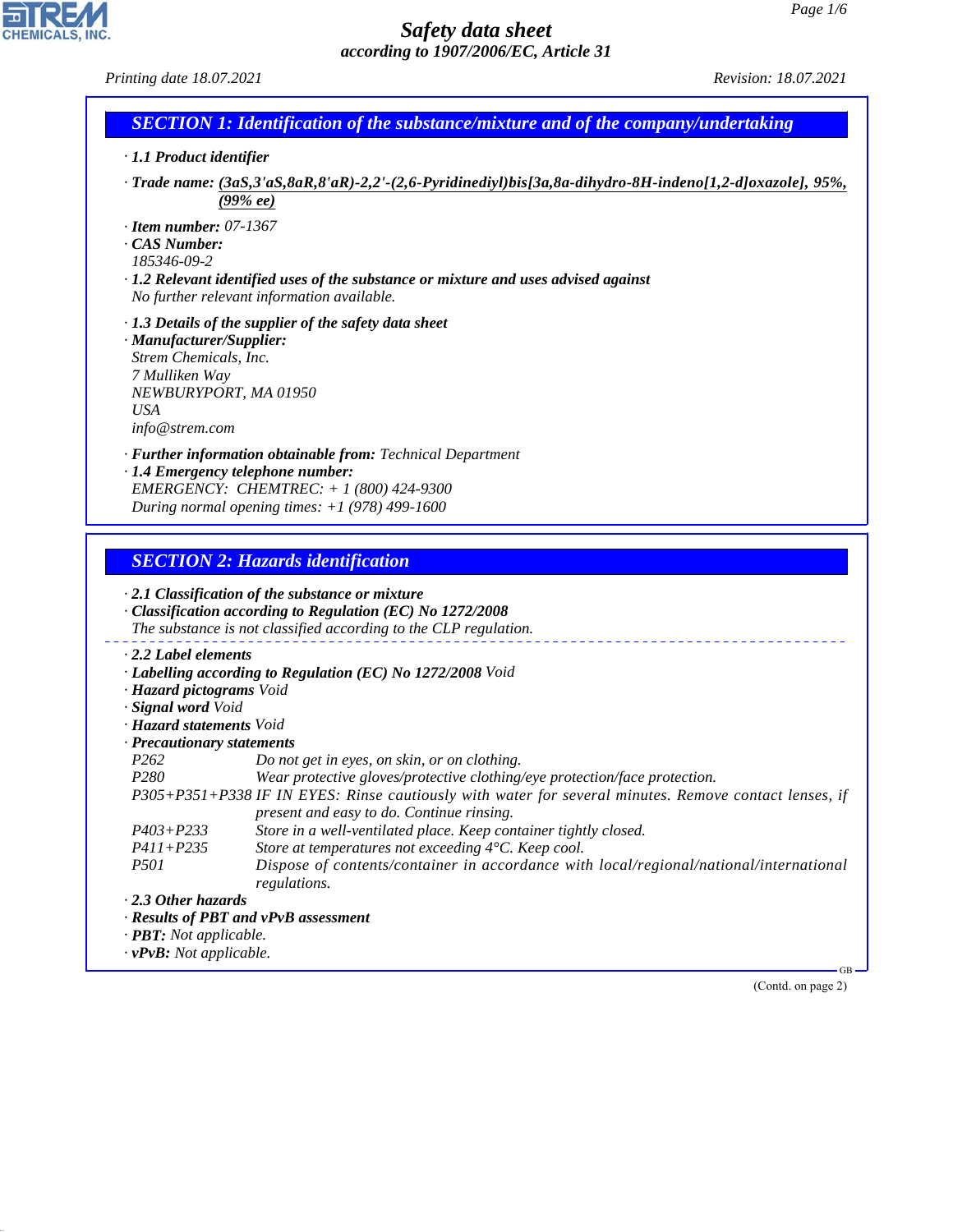*Printing date 18.07.2021 Revision: 18.07.2021*

*Trade name: (3aS,3'aS,8aR,8'aR)-2,2'-(2,6-Pyridinediyl)bis[3a,8a-dihydro-8H-indeno[1,2-d]oxazole], 95%, (99% ee)*

(Contd. of page 1)

#### *SECTION 3: Composition/information on ingredients*

*· 3.1 Chemical characterisation: Substances*

*· CAS No. Description*

*185346-09-2 (3aS,3'aS,8aR,8'aR)-2,2'-(2,6-Pyridinediyl)bis[3a,8a dihydro-8H-indeno[1,2-d]oxazole], 95%, (99% ee)*

## *SECTION 4: First aid measures*

- *· 4.1 Description of first aid measures*
- *· General information: No special measures required.*
- *· After inhalation: Supply fresh air; consult doctor in case of complaints.*
- *· After skin contact: Generally the product does not irritate the skin.*
- *· After eye contact: Rinse opened eye for several minutes under running water. Then consult a doctor.*
- *· After swallowing: If symptoms persist consult doctor.*
- *· 4.2 Most important symptoms and effects, both acute and delayed No further relevant information available.*
- *· 4.3 Indication of any immediate medical attention and special treatment needed*

*No further relevant information available.*

#### *SECTION 5: Firefighting measures*

- *· 5.1 Extinguishing media*
- *· Suitable extinguishing agents: Use fire extinguishing methods suitable to surrounding conditions.*
- *· 5.2 Special hazards arising from the substance or mixture No further relevant information available.*
- *· 5.3 Advice for firefighters*
- *· Protective equipment: No special measures required.*

# *SECTION 6: Accidental release measures*

- *· 6.1 Personal precautions, protective equipment and emergency procedures Not required.*
- *· 6.2 Environmental precautions: Do not allow to enter sewers/ surface or ground water.*
- *· 6.3 Methods and material for containment and cleaning up: Dispose contaminated material as waste according to item 13.*
- *· 6.4 Reference to other sections*
- *See Section 7 for information on safe handling.*
- *See Section 8 for information on personal protection equipment.*
- *See Section 13 for disposal information.*

# *SECTION 7: Handling and storage*

- *· 7.1 Precautions for safe handling No special measures required.*
- *· Information about fire and explosion protection: No special measures required.*
- *· 7.2 Conditions for safe storage, including any incompatibilities*
- *· Storage: Keep cool.*

44.1.1

- *· Requirements to be met by storerooms and receptacles: No special requirements.*
- *· Information about storage in one common storage facility: Not required.*
- *· Further information about storage conditions: None.*
- *· Recommended storage temperature: Store at temperatures not exceeding 4 °C. Keep cool.*

(Contd. on page 3)

GB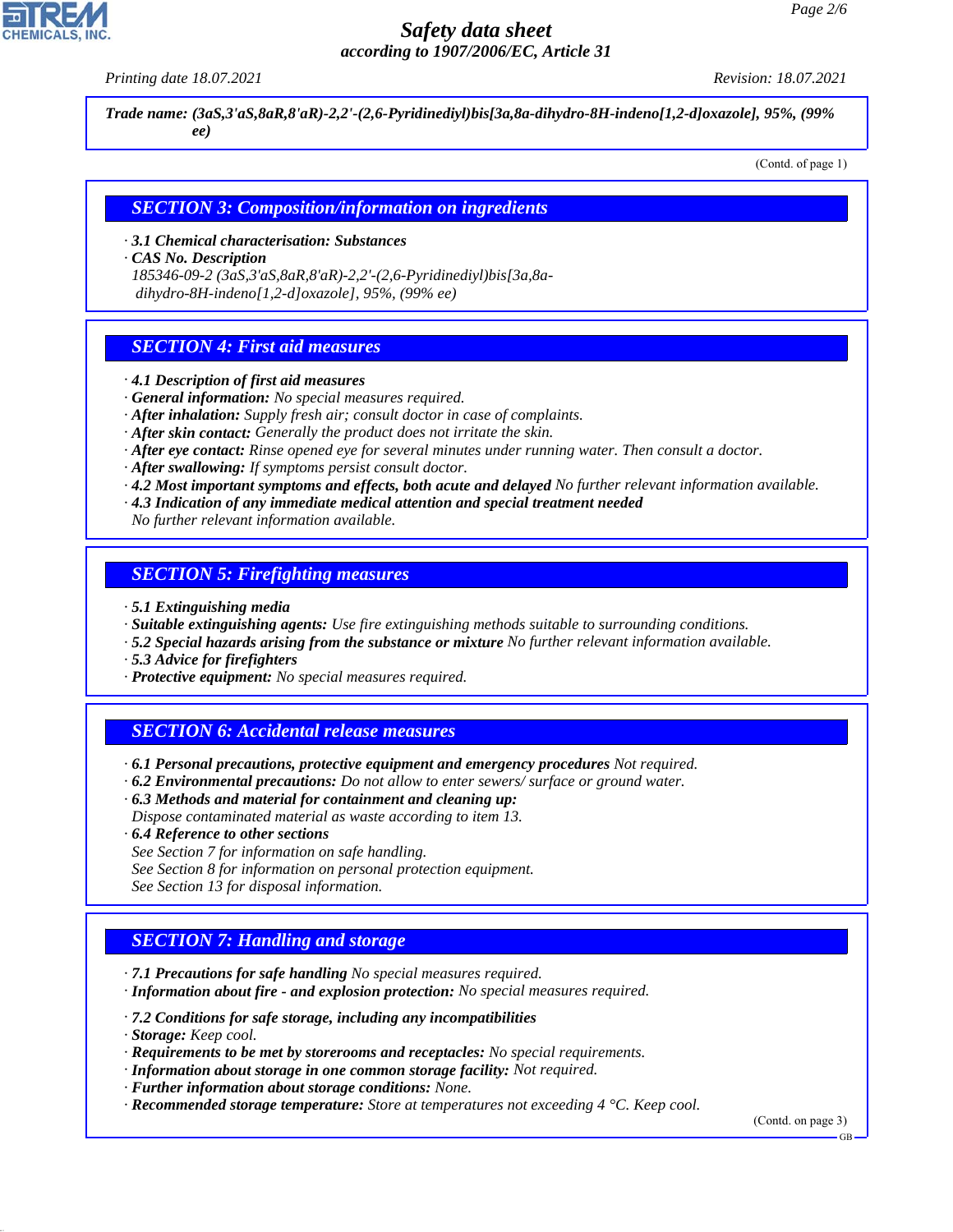*Printing date 18.07.2021 Revision: 18.07.2021*

(Contd. of page 2)

*Trade name: (3aS,3'aS,8aR,8'aR)-2,2'-(2,6-Pyridinediyl)bis[3a,8a-dihydro-8H-indeno[1,2-d]oxazole], 95%, (99% ee)*

*· 7.3 Specific end use(s) No further relevant information available.*

## *SECTION 8: Exposure controls/personal protection*

*· Additional information about design of technical facilities: No further data; see item 7.*

- *· 8.1 Control parameters*
- *· Ingredients with limit values that require monitoring at the workplace: Not required.*
- *· Additional information: The lists valid during the making were used as basis.*
- *· 8.2 Exposure controls*
- *· Personal protective equipment:*
- *· General protective and hygienic measures:*
- *The usual precautionary measures are to be adhered to when handling chemicals.*
- *· Respiratory protection: Not required.*
- *· Protection of hands:*



44.1.1

\_S*Protective gloves*

*The glove material has to be impermeable and resistant to the product/ the substance/ the preparation. Due to missing tests no recommendation to the glove material can be given for the product/ the preparation/ the chemical mixture.*

*Selection of the glove material on consideration of the penetration times, rates of diffusion and the degradation · Material of gloves*

*The selection of the suitable gloves does not only depend on the material, but also on further marks of quality and varies from manufacturer to manufacturer.*

*· Penetration time of glove material*

*The exact break through time has to be found out by the manufacturer of the protective gloves and has to be observed.*

*· Eye protection: Safety glasses*

| $\cdot$ 9.1 Information on basic physical and chemical properties<br><b>General Information</b>                        |                                               |
|------------------------------------------------------------------------------------------------------------------------|-----------------------------------------------|
| $\cdot$ Appearance:                                                                                                    |                                               |
| Form:                                                                                                                  | Powder                                        |
| Colour:                                                                                                                | Whitish                                       |
| $\cdot$ Odour:                                                                                                         | Characteristic                                |
| Odour threshold:                                                                                                       | Not determined.                               |
| $\cdot$ pH-value:                                                                                                      | Not applicable.                               |
| $\cdot$ Change in condition<br>Melting point/freezing point:<br>Initial boiling point and boiling range: Undetermined. | Undetermined.                                 |
| $\cdot$ Flash point:                                                                                                   | Not applicable.                               |
| · Flammability (solid, gas):                                                                                           | Product is not flammable.                     |
| $\cdot$ Ignition temperature:                                                                                          |                                               |
| <b>Decomposition temperature:</b>                                                                                      | Not determined.                               |
| $\cdot$ Auto-ignition temperature:                                                                                     | Not determined.                               |
| $\cdot$ Explosive properties:                                                                                          | Product does not present an explosion hazard. |
|                                                                                                                        | $(Contd \n{on} n \n{soe} 4)$                  |

(Contd. on pag

GB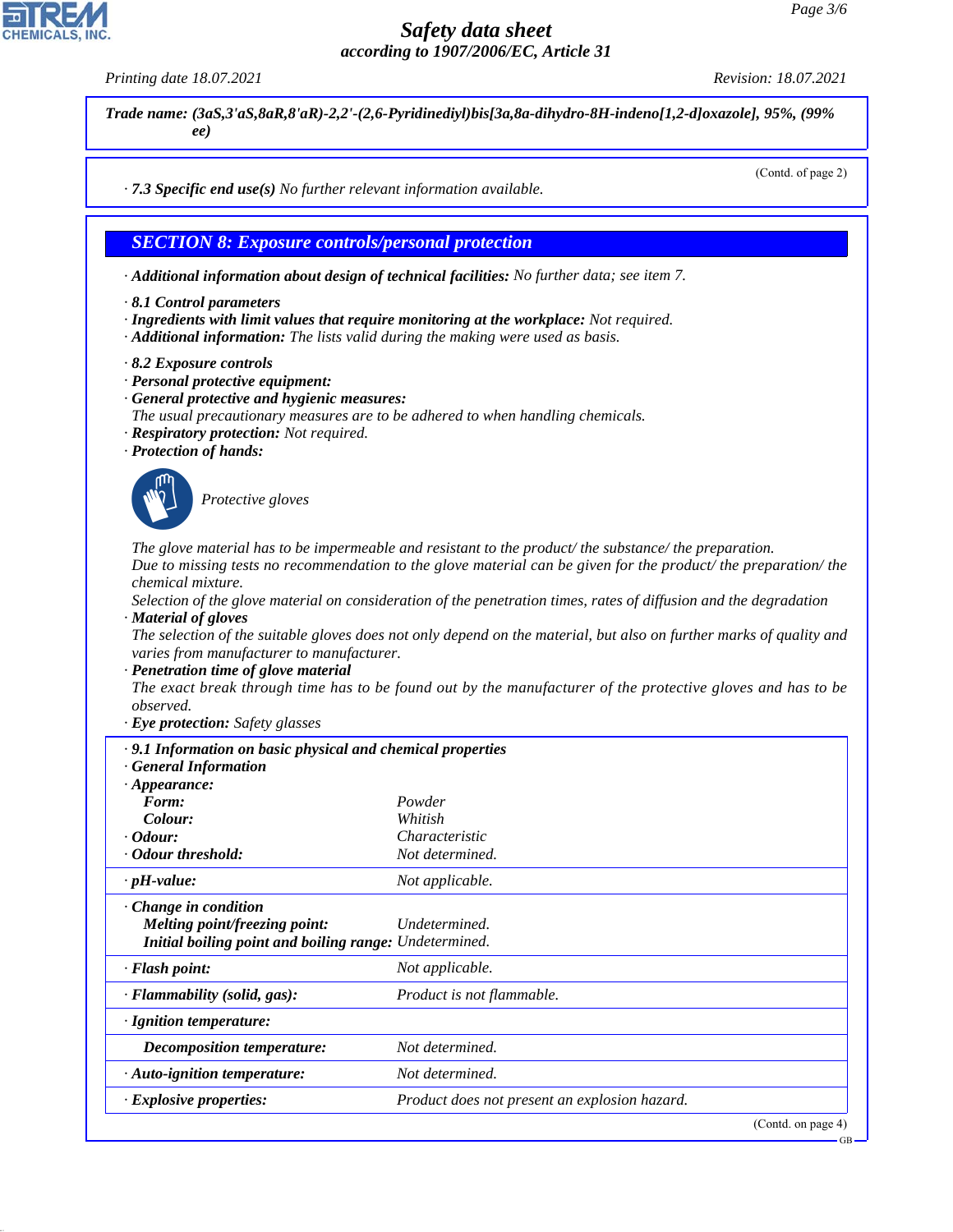*Printing date 18.07.2021 Revision: 18.07.2021*

*Trade name: (3aS,3'aS,8aR,8'aR)-2,2'-(2,6-Pyridinediyl)bis[3a,8a-dihydro-8H-indeno[1,2-d]oxazole], 95%, (99% ee)*

|                                           | (Contd. of page 3)                         |
|-------------------------------------------|--------------------------------------------|
| · Explosion limits:                       |                                            |
| Lower:                                    | Not determined.                            |
| <b>Upper:</b>                             | Not determined.                            |
| · Vapour pressure:                        | Not applicable.                            |
| $\cdot$ Density:                          | Not determined.                            |
| · Relative density                        | Not determined.                            |
| · Vapour density                          | Not applicable.                            |
| $\cdot$ Evaporation rate                  | Not applicable.                            |
| · Solubility in / Miscibility with        |                                            |
| water:                                    | <i>Insoluble.</i>                          |
| · Partition coefficient: n-octanol/water: | Not determined.                            |
| · Viscosity:                              |                                            |
| Dynamic:                                  | Not applicable.                            |
| Kinematic:                                | Not applicable.                            |
| · Solvent content:                        |                                            |
| Organic solvents:                         | $0.0\%$                                    |
| $VOC$ (EC)                                | $0.00\%$                                   |
| .9.2 Other information                    | No further relevant information available. |

## *SECTION 10: Stability and reactivity*

*· 10.1 Reactivity No further relevant information available.*

*· 10.2 Chemical stability*

- *· Thermal decomposition / conditions to be avoided: No decomposition if used according to specifications.*
- *· 10.3 Possibility of hazardous reactions No dangerous reactions known.*
- *· 10.4 Conditions to avoid No further relevant information available.*
- *· 10.5 Incompatible materials: No further relevant information available.*
- *· 10.6 Hazardous decomposition products: No dangerous decomposition products known.*

#### *SECTION 11: Toxicological information*

- *· 11.1 Information on toxicological effects*
- *· Acute toxicity Based on available data, the classification criteria are not met.*
- *· Primary irritant effect:*

44.1.1

- *· Skin corrosion/irritation Based on available data, the classification criteria are not met.*
- *· Serious eye damage/irritation Based on available data, the classification criteria are not met.*
- *· Respiratory or skin sensitisation Based on available data, the classification criteria are not met.*
- *· CMR effects (carcinogenity, mutagenicity and toxicity for reproduction)*
- *· Germ cell mutagenicity Based on available data, the classification criteria are not met.*
- *· Carcinogenicity Based on available data, the classification criteria are not met.*
- *· Reproductive toxicity Based on available data, the classification criteria are not met.*
- *· STOT-single exposure Based on available data, the classification criteria are not met.*
- *· STOT-repeated exposure Based on available data, the classification criteria are not met.*
- *· Aspiration hazard Based on available data, the classification criteria are not met.*

(Contd. on page 5)

GB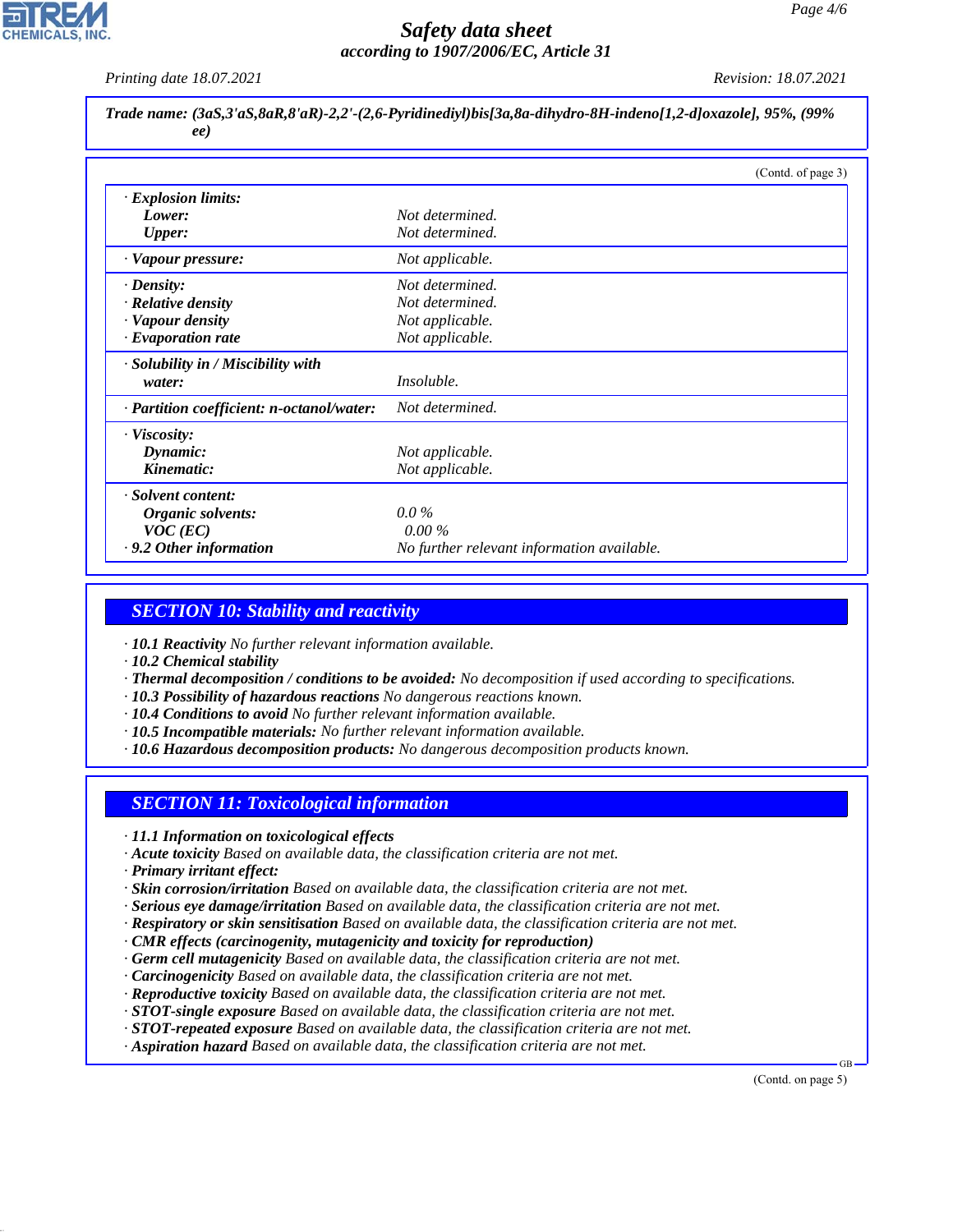# **CHEMICALS**

44.1.1

# *Safety data sheet according to 1907/2006/EC, Article 31*

*Printing date 18.07.2021 Revision: 18.07.2021*

*Trade name: (3aS,3'aS,8aR,8'aR)-2,2'-(2,6-Pyridinediyl)bis[3a,8a-dihydro-8H-indeno[1,2-d]oxazole], 95%, (99% ee)*

(Contd. of page 4)

#### *SECTION 12: Ecological information*

#### *· 12.1 Toxicity*

- *· Aquatic toxicity: No further relevant information available.*
- *· 12.2 Persistence and degradability No further relevant information available.*
- *· 12.3 Bioaccumulative potential No further relevant information available.*
- *· 12.4 Mobility in soil No further relevant information available.*
- *· Additional ecological information:*

*· General notes:*

*Water hazard class 1 (German Regulation) (Self-assessment): slightly hazardous for water*

*Do not allow undiluted product or large quantities of it to reach ground water, water course or sewage system.*

- *· 12.5 Results of PBT and vPvB assessment*
- *· PBT: Not applicable.*
- *· vPvB: Not applicable.*
- *· 12.6 Other adverse effects No further relevant information available.*

# *SECTION 13: Disposal considerations*

*· 13.1 Waste treatment methods*

- *· Recommendation Disposal must be made according to official regulations.*
- *· Uncleaned packaging:*
- *· Recommendation: Disposal must be made according to official regulations.*

| <b>SECTION 14: Transport information</b>                                                  |                 |  |  |
|-------------------------------------------------------------------------------------------|-----------------|--|--|
| $\cdot$ 14.1 UN-Number<br>· ADR, ADN, IMDG, IATA                                          | not regulated   |  |  |
| $\cdot$ 14.2 UN proper shipping name<br>· ADR, ADN, IMDG, IATA                            | not regulated   |  |  |
| $\cdot$ 14.3 Transport hazard class(es)                                                   |                 |  |  |
| · ADR, ADN, IMDG, IATA<br>· Class                                                         | not regulated   |  |  |
| · 14.4 Packing group<br>· ADR, IMDG, IATA                                                 | not regulated   |  |  |
| $\cdot$ 14.5 Environmental hazards:                                                       | Not applicable. |  |  |
| $\cdot$ 14.6 Special precautions for user                                                 | Not applicable. |  |  |
| $\cdot$ 14.7 Transport in bulk according to Annex II of<br><b>Marpol and the IBC Code</b> | Not applicable. |  |  |
| · UN "Model Regulation":                                                                  | not regulated   |  |  |

(Contd. on page 6)

GB